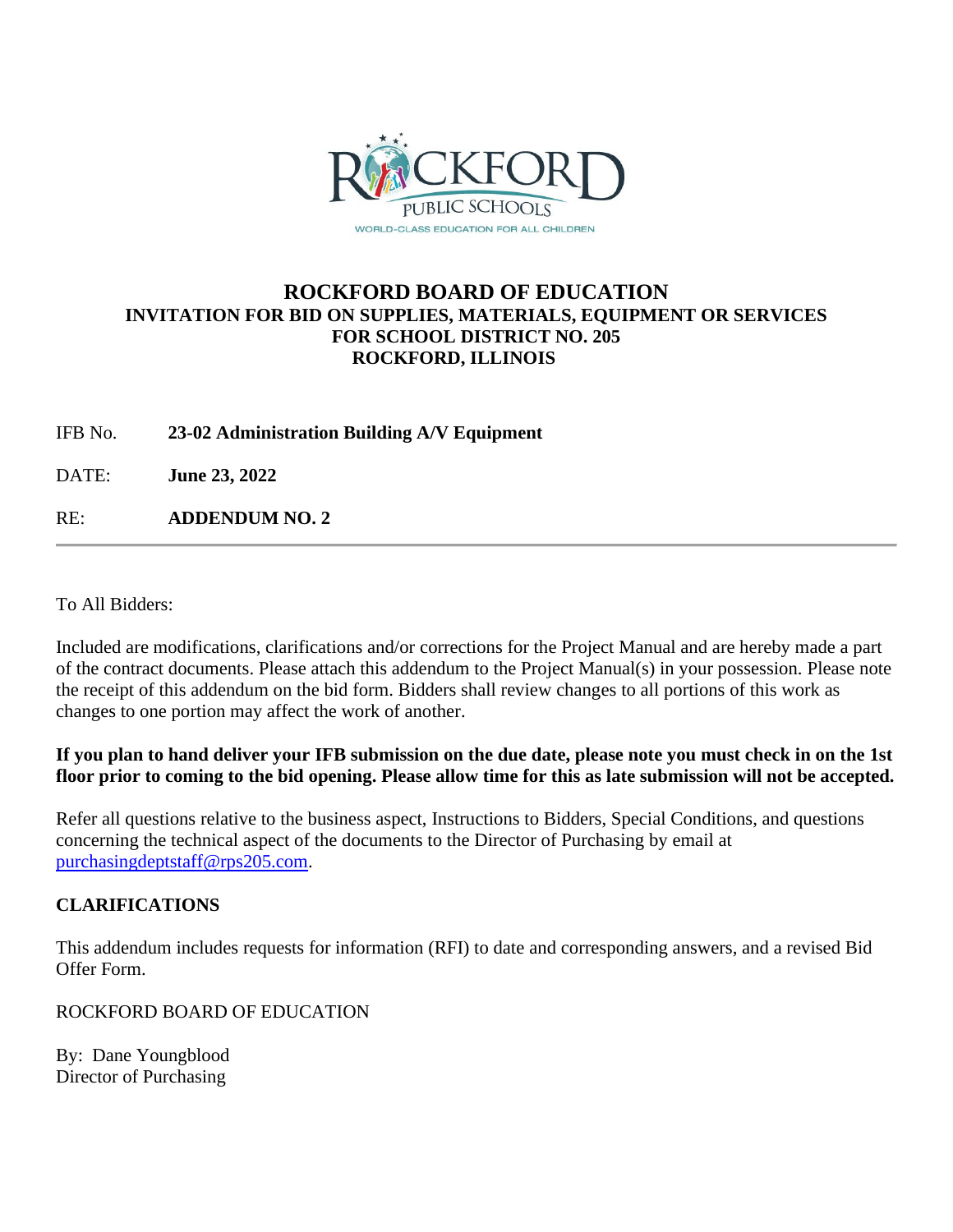# **CLARIFICATIONS**

Below are requests for information (RFI) to date and corresponding answers:

- 1. Bid is due 7/5/2022. All bids submitted must be valid for a minimum of sixty (60) days after the date set for the bid opening and 3.3.3 states equipment must be delivered to the District no later than September 1, 2022. This is conflicting language. How will supply chain delays out of the vendors control be addressed once PO is received and there are backorders from these manufacturers.
	- a. Bids must be valid for sixty (60) days to allow us time to evaluate them and obtain Board approval and award. Once the bid is awarded a contract and/or purchase order will be generated that reflects the terms of the bid.
	- b. This equipment is being integrated into a larger renovation of the  $2<sup>nd</sup>$  floor of our Administration Building. Material needs to be delivered by September 1, 2022 to ensure the project is completed on schedule. If bidders cannot meet this delivery date please provide estimated delivery dates with your bid and they will be factored into the bid evaluation process. Please also provide information regarding what steps the bidder or bidder's suppliers are taking to address current supply chain delays.
- 2. I have not heard of Mercommbe. Can you help me with a description of this item?
	- a. This was a typo, and the description for line 15 of the Bid Offer Form should read "Single Mode Fiber Connectors MRF CS000310". A revised Bid Offer Form is included in this addendum and should be submitted with your bid.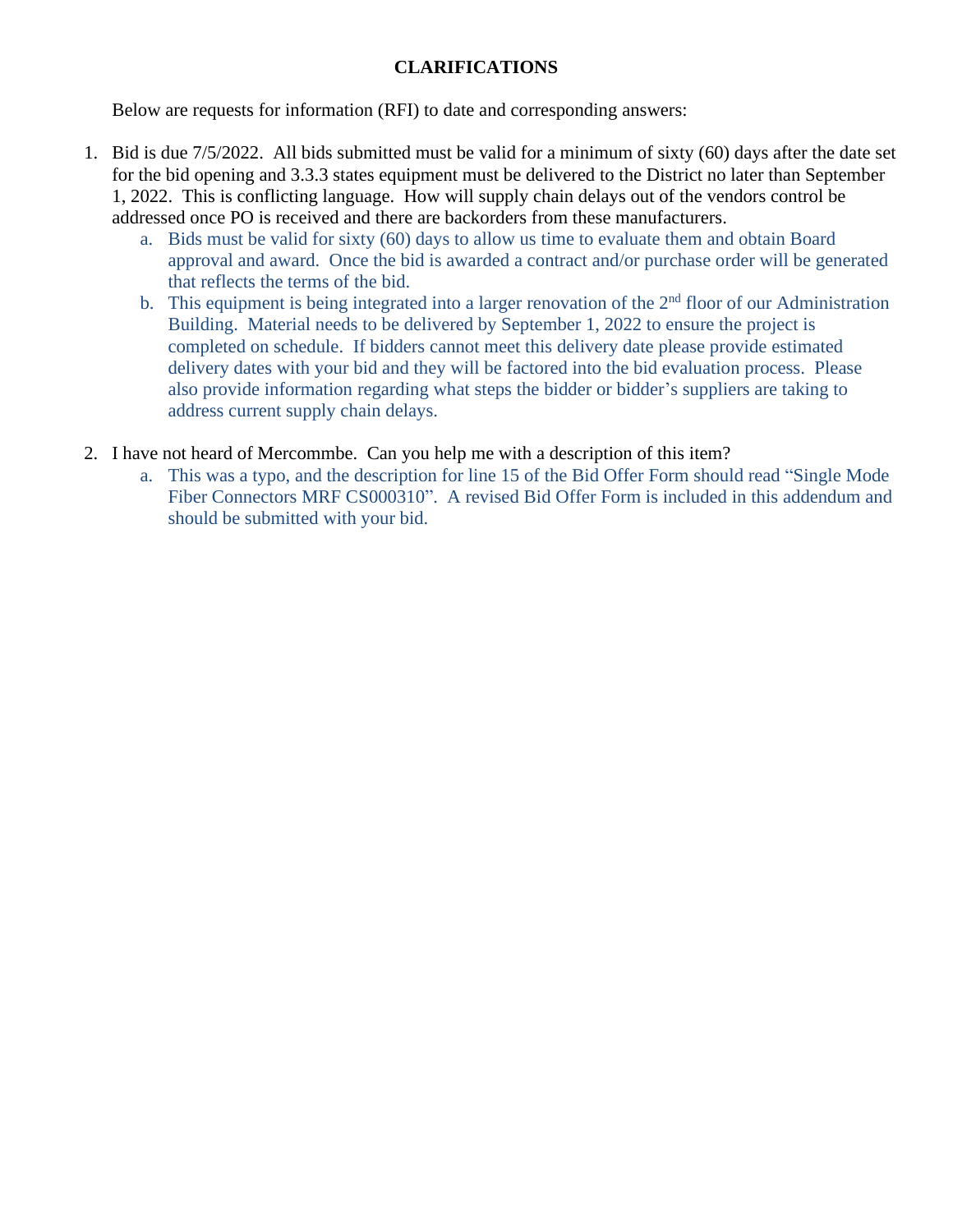#### **BID OFFER FORM**

## **IFB 23-02 Administration Building A/V Equipment**

 Rockford Public School District 205 (the District) will receive sealed bids from qualified firms or individuals to provide audio/visual (A/V) equipment for the Administration Building 2nd floor renovation in accordance with the terms and conditions outlined in this document. These specifications are not intended to limit the products or services offered by the Contractor. The contractor shall perform, as required, all services described herein and/or all other services offered by the Contractor in its proposal and accepted by the District.

| Item No.       | Qty            | <b>Description</b>                               | <b>Unit Cost</b> | <b>Unit of Measure</b> |
|----------------|----------------|--------------------------------------------------|------------------|------------------------|
| $\mathbf{1}$   | $\sqrt{2}$     | Shure ULXD4Q=-G50                                | $\mathbb{S}$     | <b>EACH</b>            |
| $\overline{c}$ | $\mathbf{1}$   | Shure ULXD4D=-G50                                | \$               | <b>EACH</b>            |
| 3              | 10             | Shure ULXD8=-G50                                 | \$               | <b>EACH</b>            |
| $\overline{4}$ | $10\,$         | Shure MX415LPDF/C                                | \$               | <b>EACH</b>            |
| 5              | $\sqrt{2}$     | <b>Shure UA834WB</b>                             | \$               | <b>EACH</b>            |
| 6              | $\mathbf{1}$   | Shure UA844+SWB                                  | \$               | <b>EACH</b>            |
| $\tau$         | $\sqrt{2}$     | <b>Shure UA864US</b>                             | \$               | <b>EACH</b>            |
| $\,8\,$        | $\overline{c}$ | Superior Essex 77-240-2B                         | \$               | <b>EACH</b>            |
| 9              | $10\,$         | <b>Shure SB900B</b>                              | \$               | <b>EACH</b>            |
| $10\,$         | $\mathbf{1}$   | Shure SBC850-US                                  | \$               | <b>EACH</b>            |
| 11             | $\mathbf{1}$   | <b>Shure SBC450-US</b>                           | \$               | <b>EACH</b>            |
| 12             | $\overline{2}$ | <b>Crestron MP-WP152-W</b>                       | \$               | <b>EACH</b>            |
| 13             | 3              | <b>Crestron DM-NVX-E30</b>                       | \$               | <b>EACH</b>            |
| 14             | 3              | <b>Crestron DM-NVX-D30</b>                       | \$               | <b>EACH</b>            |
| 15             | $\overline{c}$ | <b>Single Mode Fiber Connectors MRF CS000310</b> | \$               | <b>EACH</b>            |
| 16             | 3              | <b>BirdDog BDP200W</b>                           | \$               | <b>EACH</b>            |
| 17             | $\overline{c}$ | LG 86US340C0UD                                   | \$               | <b>EACH</b>            |
| $18\,$         | $\mathbf{1}$   | LG 65US340C0UD                                   | \$               | <b>EACH</b>            |
| $19\,$         | $\mathfrak{Z}$ | <b>Chief XTM1U</b>                               | \$               | <b>EACH</b>            |
| $20\,$         | $\,8\,$        | QSC AD-C6T-WH                                    | \$               | <b>EACH</b>            |
| $21\,$         | $\sqrt{2}$     | <b>Ubiquiti Networks ES-8-150W</b>               | \$               | <b>EACH</b>            |
| $22\,$         | $\mathbf{1}$   | <b>Crestron TSW-770-B-S</b>                      | \$               | <b>EACH</b>            |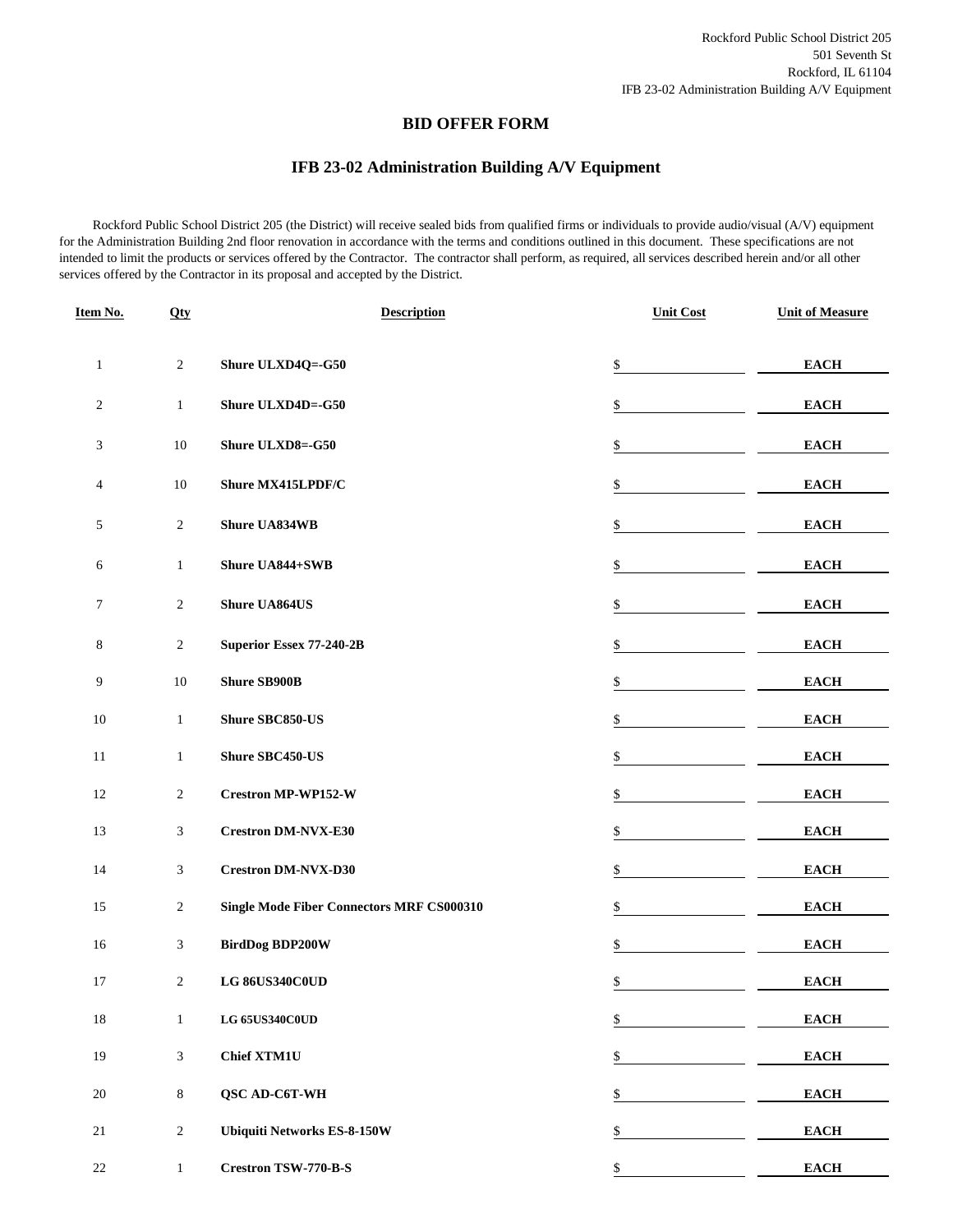## **BID OFFER FORM**

| 23 |         | Middle Atlantic EWR-10-22SD                                 | ъ  | <b>EACH</b>     |
|----|---------|-------------------------------------------------------------|----|-----------------|
| 24 | л.      | <b>QSC CORE 8 FLEX</b>                                      | J. | <b>EACH</b>     |
| 25 |         | <b>Extron 60-1473-13</b>                                    |    | <b>EACH</b>     |
| 26 |         | <b>Extron 60-1471-13</b>                                    | \$ | <b>EACH</b>     |
| 27 | $\perp$ | <b>OSC SPA2-200</b>                                         | \$ | <b>EACH</b>     |
| 28 |         | <b>Newtek FG-001589-R001</b>                                |    | <b>EACH</b>     |
| 29 |         | Installation (including any necessary cabling and hardware) |    | <b>LUMP SUM</b> |

**ADDENDA RECEIVED -** The undersigned acknowledges receipt of Addenda \_\_\_\_ to \_\_\_\_ inclusive.